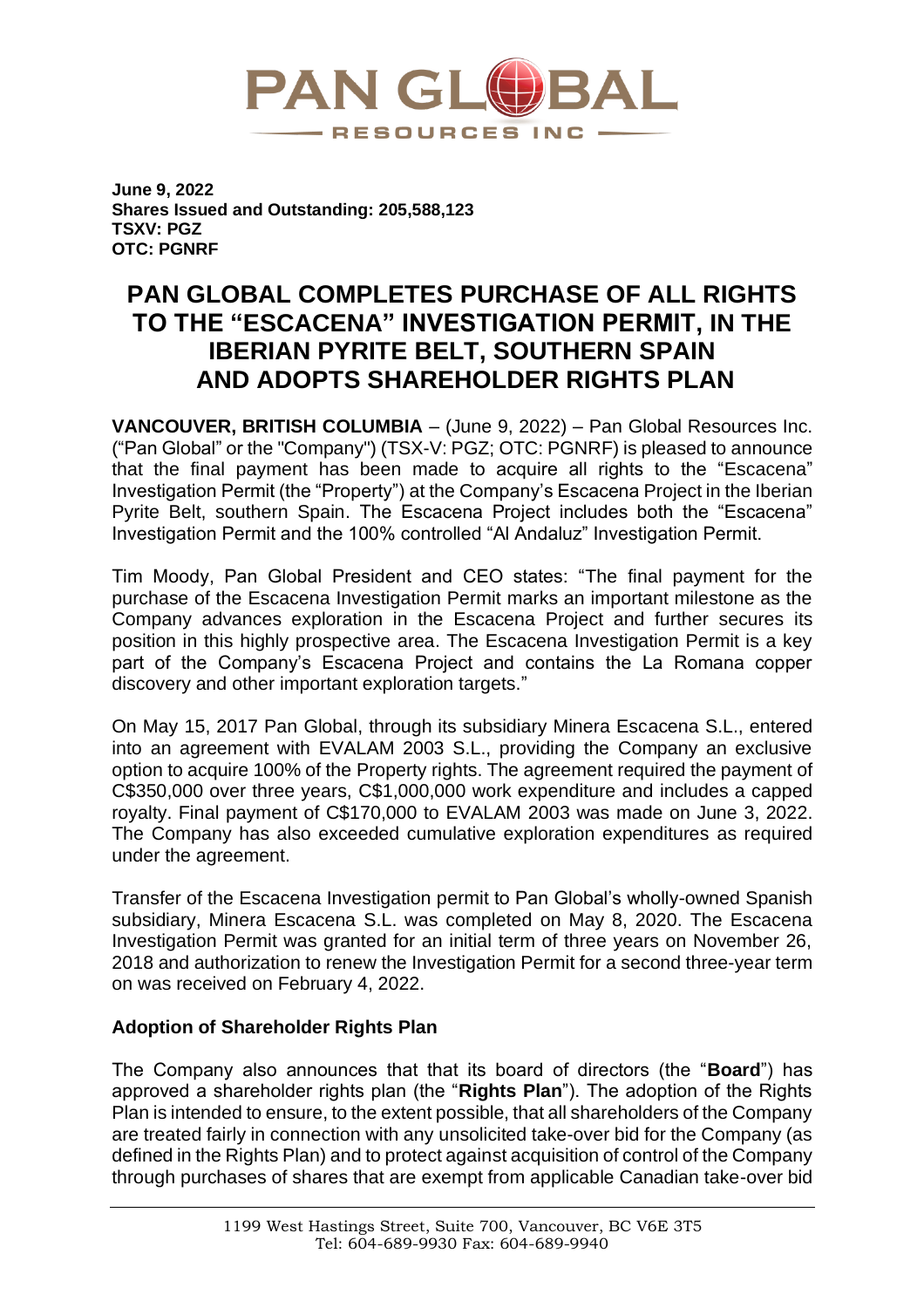rules, also referred to as "creeping" take-over bids. The Rights Plan is substantially similar to shareholder rights plans adopted by other Canadian issuers and it was not adopted in response to any specific third-party proposal to acquire control of the Company.

Subject to the terms of the Rights Plan, the rights will become exercisable only when a person (an "**Acquiring Person**"), together with its affiliates, associates and joint actors, acquires or attempts to acquire beneficial ownership of 20% or more of the outstanding shares without complying with the "permitted bid" provisions of the Rights Plan or without approval of the Board. Should such an acquisition occur or be announced, each right would, upon exercise, entitle the holder thereof, (other than the Acquiring Person and its affiliates, associates and joint actors), to purchase shares of the Company at a 50% discount to the market price at the time. The Rights Plan provides that the rights are redeemable by the Company in certain circumstances. Pursuant to the Rights Plan, one right shall be issued at the record time in respect of each share issued and outstanding at the record date, and one right shall be issued in respect of each share issued after the record date.

The Rights Plan is effective immediately but is subject to ratification by shareholders of the Company at the Company's 2022 annual general and special meeting of shareholders, which will be held on July 12, 2022 and to final approval of the TSX Venture Exchange. If the Rights Plan is not ratified by Company's shareholders on or prior to July 12, 2022, the Rights Plan will terminate and all rights issued thereunder will be cancelled. A copy of the Rights Plan will be filed under the Company's profile on SEDAR at [www.sedar.com.](https://cts.businesswire.com/ct/CT?id=smartlink&url=https%3A%2F%2Fc212.net%2Fc%2Flink%2F%3Ft%3D0%26l%3Den%26o%3D3394467-1%26h%3D266917184%26u%3Dhttp%253A%252F%252Fwww.sedar.com%252F%26a%3Dwww.sedar.com&esheet=52569146&newsitemid=20220127005089&lan=en-US&anchor=www.sedar.com&index=1&md5=cd696247c2aa58754f9c2e1602d653fd)

### **About the Escacena Project**

The Escacena Project includes a large, plus 5,760-hectare land package controlled 100% by Pan Global in the eastern area of the Iberian Pyrite Belt. The project is located near operating mines at Las Cruces and Rio Tinto, and is immediately adjacent to the former Aznalcollar and Los Frailes mines where Grupo Mexico is planning to restart mining. Escacena includes numerous large gravity anomalies that are mostly untested.

The La Romana gravity anomaly was the first target tested and resulted in the discovery of potentially significant copper-tin mineralization from surface and extending over more than 1.2 kilometers of strike, and open in several directions. Pan Global has completed more than 130 drill holes at La Romana. The mineralization indicates a simple geometry potentially suitable to open pit mining.

The first drill holes at the La Jarosa target also confirmed copper mineralization and remains open. The company is now preparing to commence drilling on other targets in the project area.

## **Qualified Persons**

James Royall, P Geo, VP Exploration for Pan Global Resources and a qualified person as defined by National Instrument 43-101, has reviewed the scientific and technical information that forms the basis for this news release. Mr. Royall is not independent of the Company.